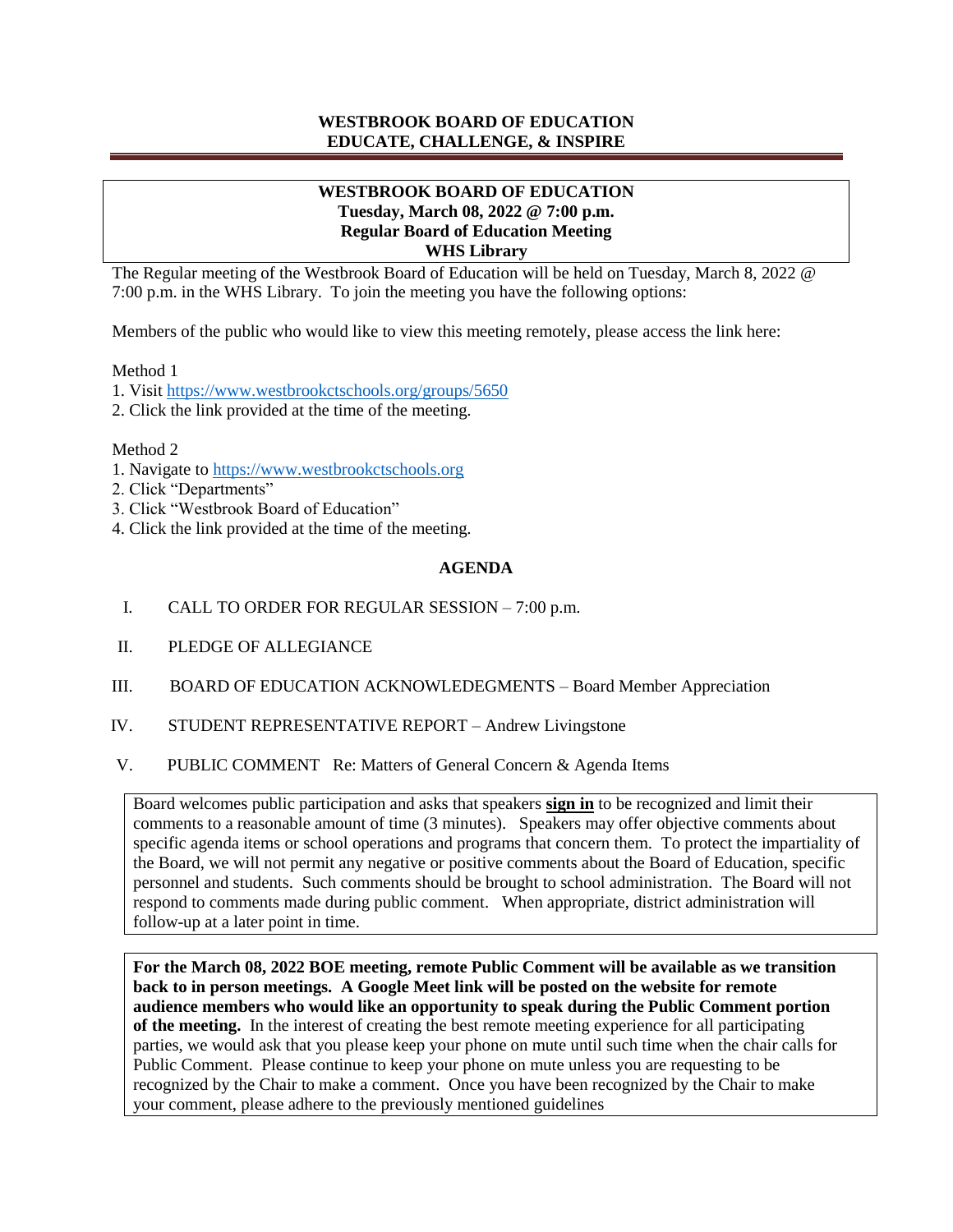### VI. ADMINISTRATOR(S) COMMENTS

- A. Pre-School and General Update F. Lagace
- B. Principal Updates General

### VII. NEW BUSINESS:

- A. Policy- First Reading 1000 Non-Discrimination/Community/Board Operation  **Enclosure 1**
- B. Policy- First Reading of Policy 4000 Non-Discrimination Personnel -**Enclosure 2**
- C. Policy -First Reading of 5000 Non-Discrimination Students **– Enclosure 3**
- D. Recommendation to rescind Policy 0521 Non-Discrimination and replace with Policy 1000, Policy 4000, and Policy 5000 – First Reading. – **Enclosure 4**
- E. COVID Related Policies: 4118.237, 4218.237, 5141.8 Face mask coverings Recommendation to Rescind **– Enclosure 5**
- F. Policy 9030 Democratic Principles (Revised) First Reading **Enclosure 6**
- G. Policy 9160 Student Representatives on the Board of Education (Revised) First Reading  **Enclosure 6**
- H. Policy 9321 Time, Place and Notification of Meetings (Revised) First Reading **– Enclosure 6**

### VIII. SUPERINTENDENT'S REPORT

- **A.** Enrollment March  **Enclosure 7**
- **B.** Draft Equity and Access Statement **Enclosure 8**
- C. Budget Update
- D. Portrait of a Graduate Update
- IX. OLD BUSINESS
- X. CONSENT AGENDA Vote Anticipated
	- A. Approval of Minutes:
		- **1.** Regular Meeting of February 08, 2022 **– Enclosure 9**

#### XI. FINANCIAL REPORTS **– Enclosure 10**

- A. Review of Check Listings
- B. Budget Narrative/Review of Expenditure Report
- C. Line Item Transfer
- D. Insurance Report

#### XII. BOARD OF EDUCATION GOALS

#### XIII. BOARD COMMITTEE REPORTS

- A. Policy– K. Walker
- B. Long Range Planning D. Perreault
- C. Fiscal  $& Budget Z$ . Hayden
- D. Teaching & Learning D. Perreault
- E. Communications & Marketing M. Luft
- F. Negotiations S. Greaves
- G. Town Energy Ad Hoc Committee L. Wysocki
- H. LEARN
- I. PTSO Representatives M. Luft (Daisy), Z. Hayden (WMS), K. Walker (WHS)
- J. BOE Ad Hoc Calendar Committee Z. Hayden